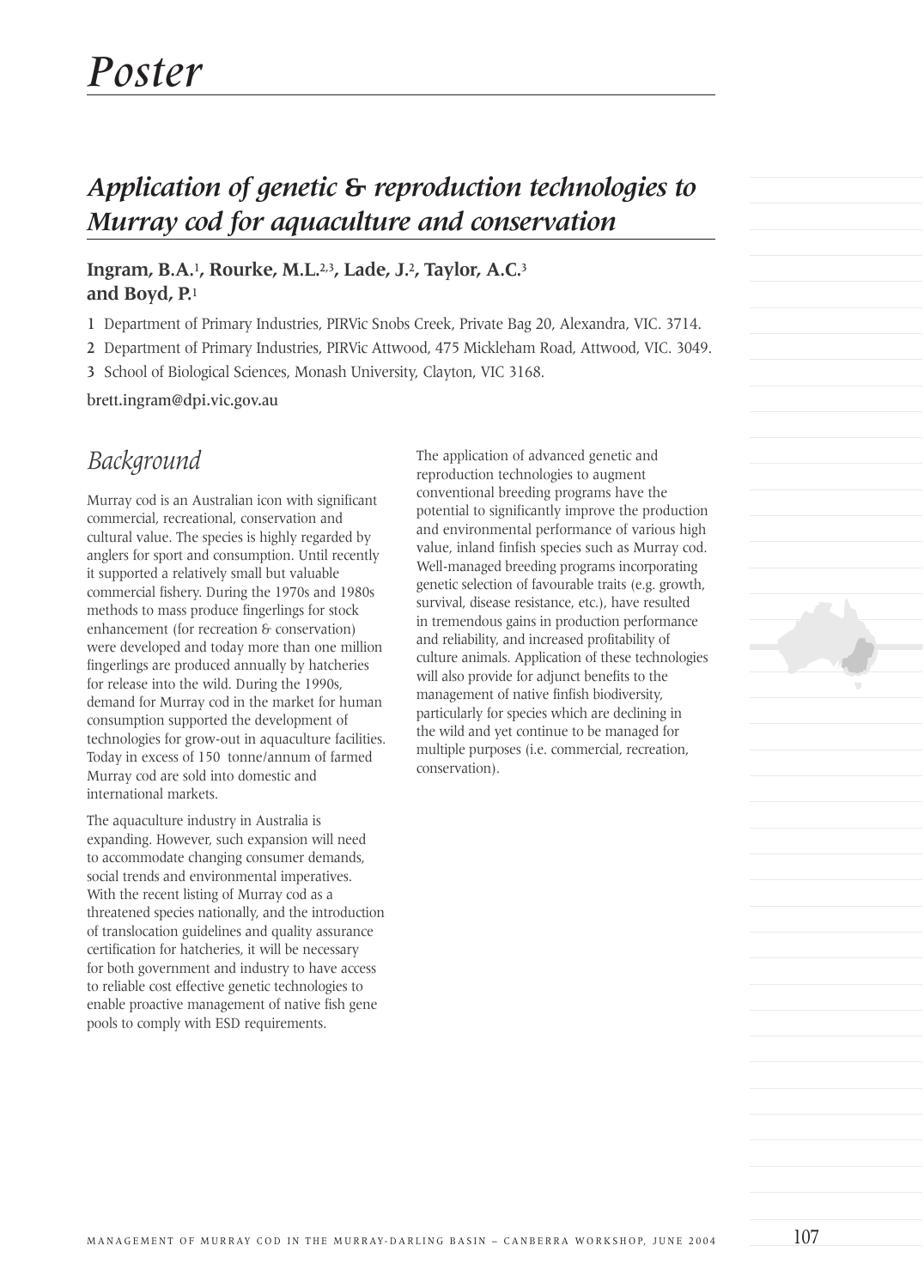### *The project*

A genetic selection and breeding program for Murray cod has been initiated by the Department of Primary Industries, Primary Industries Research Victoria (PIRVic) with funding from the Our Rural Landscapes (ORL) Initiative. Principal drivers for this program are to apply innovative genetic and reproduction methods to enhance profitability and sustainability of inland aquaculture species (Murray cod) and to conserve/enhance the biodiversity of wild stocks (**Figure 1**). The objectives of the project are to:

- Develop genetic technologies (marker-assisted selection, etc.) to produce new domesticated strains of Murray cod that are suited to aquaculture production for human consumption.
- Develop controlled reproduction technologies (chromosome manipulation, sex manipulation, cryopreservation, hybridisation and/or hormone therapies etc.) for Murray cod and other chosen species to enable year-round production of elite, quality assured seedstock for various markets.

• Develop genetic technologies to manage the production of genetically diverse 'wild strain' seedstock for conservation management purposes.

This project will generate new capabilities to apply advanced genetic and reproduction technologies to achieve economic and environmental sustainability outcomes within the aquaculture industry. A domesticated selected broodstock gene pool will be established for marker-assisted breeding to create high performing strains of fish for aquaculture grow-out purposes. Use of only fully domesticated stock for this purpose will eliminate dependency on wild stocks, which is a plus for biodiversity.

Comprehensive databases and sophisticated genetic assessment tools for identification, management and maintenance of wild and domesticated genotypes for commercial, recreational and conservation purposes will be developed. Reproduction technologies will provide for improved production through enhanced performance, biosecurity and IP protection (ie high performing, sterile seedstock



Figure 1 Application of hatchery-based genetic and reproduction technologies for production of genetically diverse 'wild strain' Murray cod seedstock for conservation management purposes, and high performing domesticated seedstock for aquaculture purposes.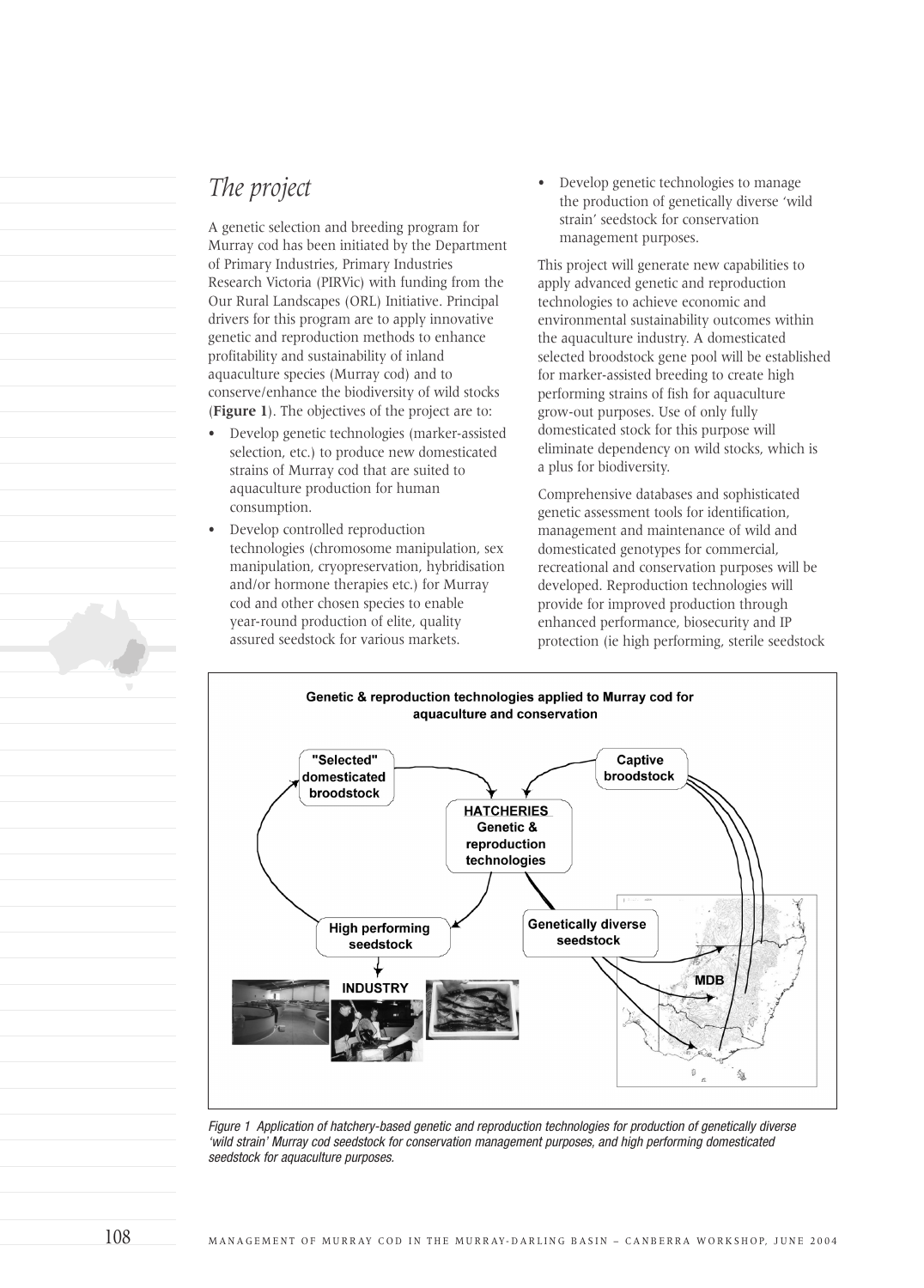for aquaculture), as well as improved genetic management of matings for production of genetically diverse seedstock for release into the wild. Technologies and guidelines for selective breeding for aquaculture purposes and associated risk analysis to ensure long-term genetic integrity, biosecurity and biodiversity of captive and wild stocks will be developed for breeding and stock enhancement programs.

Enhanced natural biodiversity will be achieved through improved broodstock and seedstock management to protect the natural gene pool of endemic fish stocks (including the identification of more appropriate genetically-based management units for wild populations), increased understanding of patterns of genetic diversity across the range of the species and more effective and efficient stock enhancement programs for recreation and stock conservation purposes. Genetically sound management strategies will minimise adverse effects of restocking and thus promote the long-term survival of wild populations with flow of benefits to anglers and future generations. The knowledge and techniques gained during this project will be useful for future projects on other stocked Australian native species.

### *Progress and future research*

Since commencing the project in October 2003, a founder population comprising Murray cod seedstock from 31 separate spawnings has been established in custom built facilities at DPI, Snobs Creek, and captive broodfish have been transferred to controlled environment facilities in preparation for controlled breeding trials.

Over 700 historical (dried scale samples) and 1,000 contemporary tissue samples have been gathered and DNA extraction methods have been successfully applied to these samples. A microsatellite library for Murray cod has been developed and, to date, 36 microsatellite markers have been optimised for use and at least 14 of these are highly polymorphic. A review of the distribution of Murray cod in the wild, including identification of stocking sites, is in progress. Further sampling will need to be undertaken to ensure thorough coverage of Murray cod distribution, particularly from areas least likely to have received hatchery seedstock.

During 2004/05 a trait index will be developed to identify favourable traits for aquaculture purposes and microsatellite markers will be developed for Quantitative Trait Loci (QTL) screening. In order to determine the effective population size in captive broodfish, microsatellite DNA markers will be used to assess parentage of captive-spawned Murray cod fingerlings (based on spawnings at DPI, Snobs Creek), and will also provide information on genetic diversity in current captive stocks. In order to determine as accurately as possible the natural genetic structure and diversity of wild populations we will also perform microsatellite analysis of historical (scale/otolith) pre-stocking samples and relatively undisturbed contemporary populations. Widely collected contemporary (tissue/scale) samples will be compared to assess impacts of past restocking on genetic diversity and structure. Controlled reproduction trials will commence and an assessment of gamete cryopreservation techniques for aquaculture and conservation purposes will be undertaken.